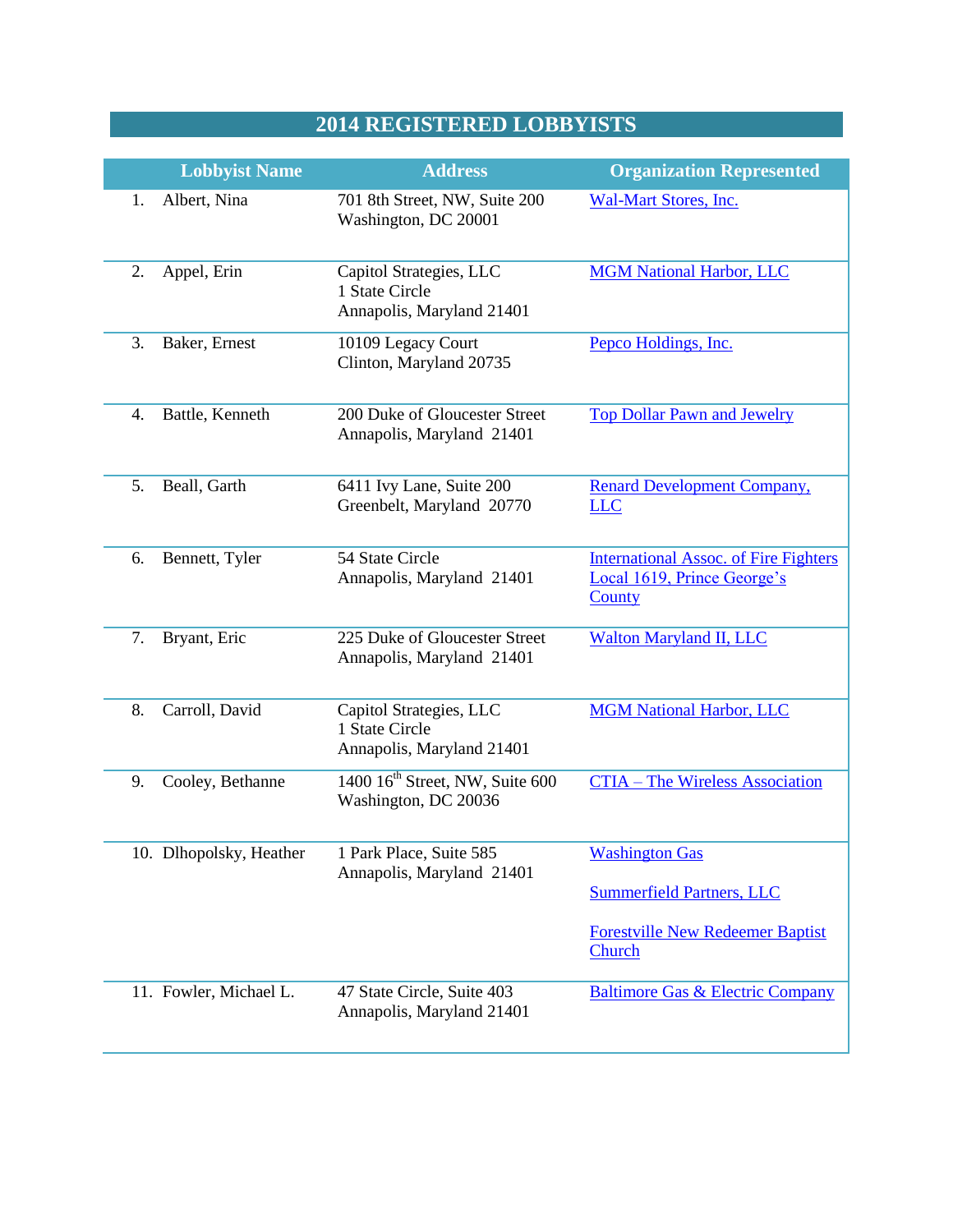| <b>Lobbyist Name</b>                    | <b>Address</b>                                                    | <b>Organization Represented</b>                                                       |
|-----------------------------------------|-------------------------------------------------------------------|---------------------------------------------------------------------------------------|
| 12. Garagiola, Robert                   | 54 State Circle<br>Annapolis, Maryland 21401                      | <b>International Assoc. of Fire Fighters</b><br>Local 1619, Prince George's<br>County |
| 13. Gibbs, Edward                       | 1300 Caraway Court<br>Suite 102<br>Largo, Maryland 20774          | <b>Woodmore Towne Centre, LLC</b><br>Migus, LLC                                       |
| 14. Gingles, Andre                      | 11785 Beltsville Drive<br>Suite 1350<br>Calverton, Maryland 20705 | Wal-Mart Stores, Inc.                                                                 |
| 15. Graziano, Michael                   | 9200 Basil Court, Suite 400<br>Largo, Maryland 20774              | <b>PG Association of Realtors</b>                                                     |
| 16. GS Proctor and<br><b>Associates</b> | 14408 Old Mill Rd.<br>Suite 201<br>Upper Marlboro, Maryland 20772 | <b>Newton Development Co., LLC</b><br><b>Clark Construction</b>                       |
|                                         |                                                                   | <b>Blue Cross Blue Shields</b>                                                        |
| 17. Haller, Thomas                      | 1300 Caraway Court, Suite 102<br>Largo, Maryland 20774            | <b>PMM Enterprises, LLC</b><br><b>Accent Homes</b> , Inc.                             |
|                                         |                                                                   | <b>Chesapeake Real Estate Group</b><br><b>Thomas and Diane Wellons</b>                |
| 18. Harris, LaTara                      | $1120$ $20th$ Street, NW<br>Suite 800<br>Washington, DC 20036     | AT&T                                                                                  |
| 19. Harris-Jones, Lisa                  | 2423 Maryland Ave., Suite 100<br>Baltimore, Maryland 21218        | <b>AutoReturn</b>                                                                     |
| 20. Hatcher, Chris                      | 7979 Od Georgetown Rd., Suite<br>400<br>Bethesda, Maryland 20714  | <b>Corporation of Roman Catholic</b><br><b>Clergymen</b>                              |
| 21. Horne, Jr., Arthur                  | 1101 Mercantile Lane<br>Suite 240<br>Largo, Maryland 20774        | <b>Clear Channel Outdoor</b>                                                          |
| 22. Ivey, Glenn                         | 1400 K Street, NW, Suite 1000<br>Washington, DC 20005             | <b>Clear Channel</b>                                                                  |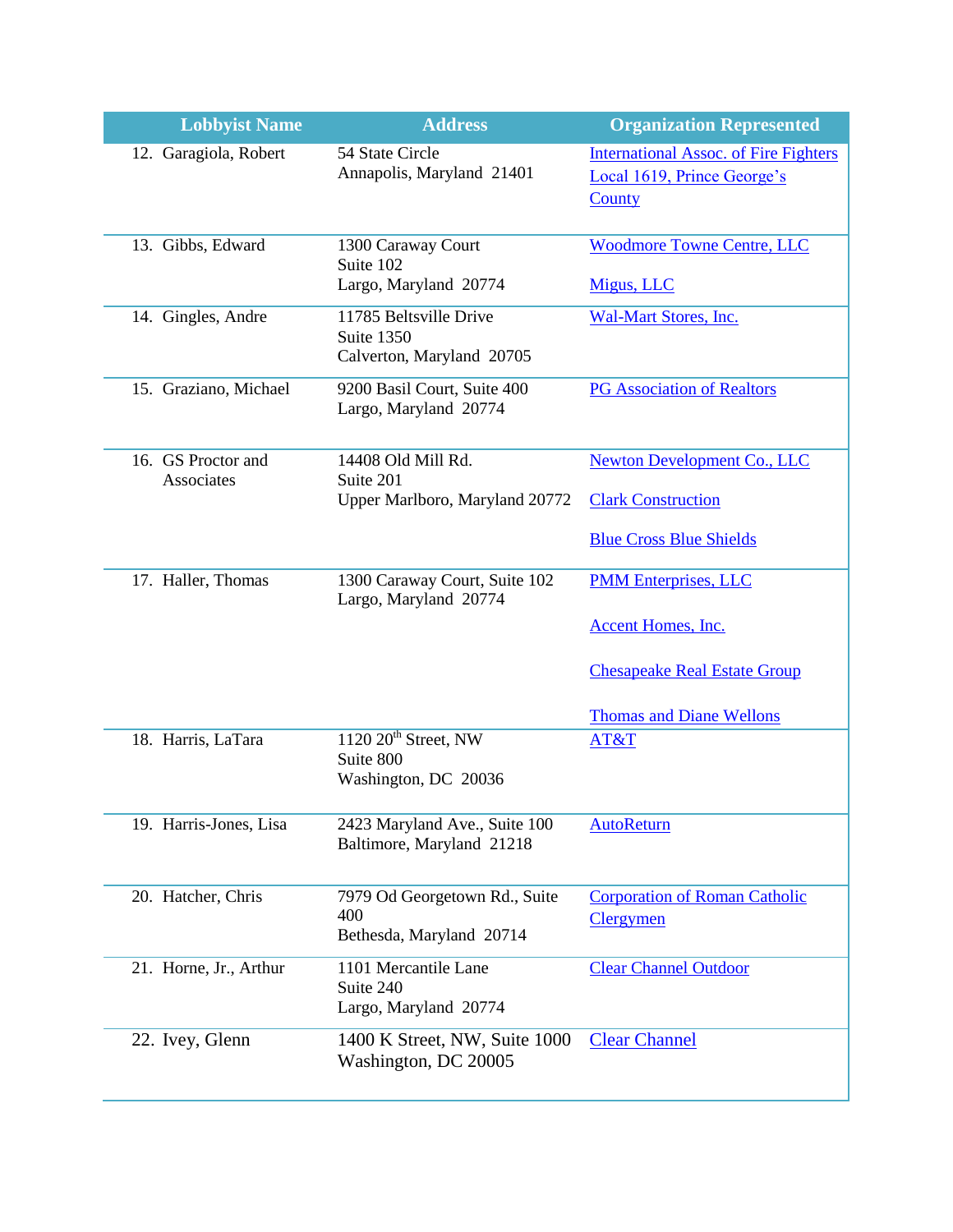| <b>Lobbyist Name</b>           | <b>Address</b>                                                         | <b>Organization Represented</b>                              |
|--------------------------------|------------------------------------------------------------------------|--------------------------------------------------------------|
| 23. Jackson, Marcus            | 1738 Elton Rd., Suite 200<br>Silver Spring, Maryland 20903             | <b>Maryland National Capital Building</b><br><b>Industry</b> |
| 24. Johnson, Robert            | Capitol Strategies, LLC<br>1 State Circle<br>Annapolis, Maryland 21401 | <b>MGM National Harbor, LLC</b>                              |
| 25. Kline, Thomas              | 222 Central Park Ave.<br>Virginia Beach, Virginia 23462                | Wal-Mart Store, Inc.                                         |
| 26. Parker, Midgett            | 1 Park Place, Suite 585<br>Annapolis, Maryland 21401                   | <b>Collective Empowerment Group</b><br><b>Washington Gas</b> |
|                                |                                                                        | <b>Summerfield Partners, LLC</b>                             |
|                                |                                                                        | <b>Forestville New Redeemer Baptist</b><br>Church            |
| 27. Pasternak, Jerry           | 701 9th Street, NW<br>Washington, DC 20068                             | Pepco Holdings, Inc.                                         |
| 28. Malone, Sean               | 2423 Maryland Ave.<br>Suite 100                                        | ecoATM Corporate                                             |
|                                | Baltimore, Maryland 21218                                              | <b>Piscataway Hills Citizen</b><br><b>Association</b>        |
|                                |                                                                        | <b>Auto Return</b>                                           |
| 29. McDonough, Caitlin         | 2423 Maryland Ave.<br>Suite 100                                        | ecoATM Corporate                                             |
|                                | Baltimore, Maryland 21218                                              | <b>Piscataway Hills Citizen</b><br><b>Association</b>        |
| 30. Reel, David                | 839 Bestgate Rd., Suite 400<br>Annapolis, Maryland 21401               | <b>Maryland Hotel &amp; Lodging</b><br><b>Association</b>    |
| 31. Riddick, Major             | 8181 Professional Place<br>Suite 202<br>Landover, Maryland 20785       | <b>ATAPCO Properties, Inc.</b>                               |
| 32. Roberts-Satinsky,<br>Megan | 1 Park Place, Suite 585<br>Annapolis, Maryland 21401                   | <b>Washington Gas</b>                                        |
|                                |                                                                        | <b>Summerfield Partners, LLC</b>                             |
|                                |                                                                        | <b>Forestville New Redeemer Baptist</b><br>Church            |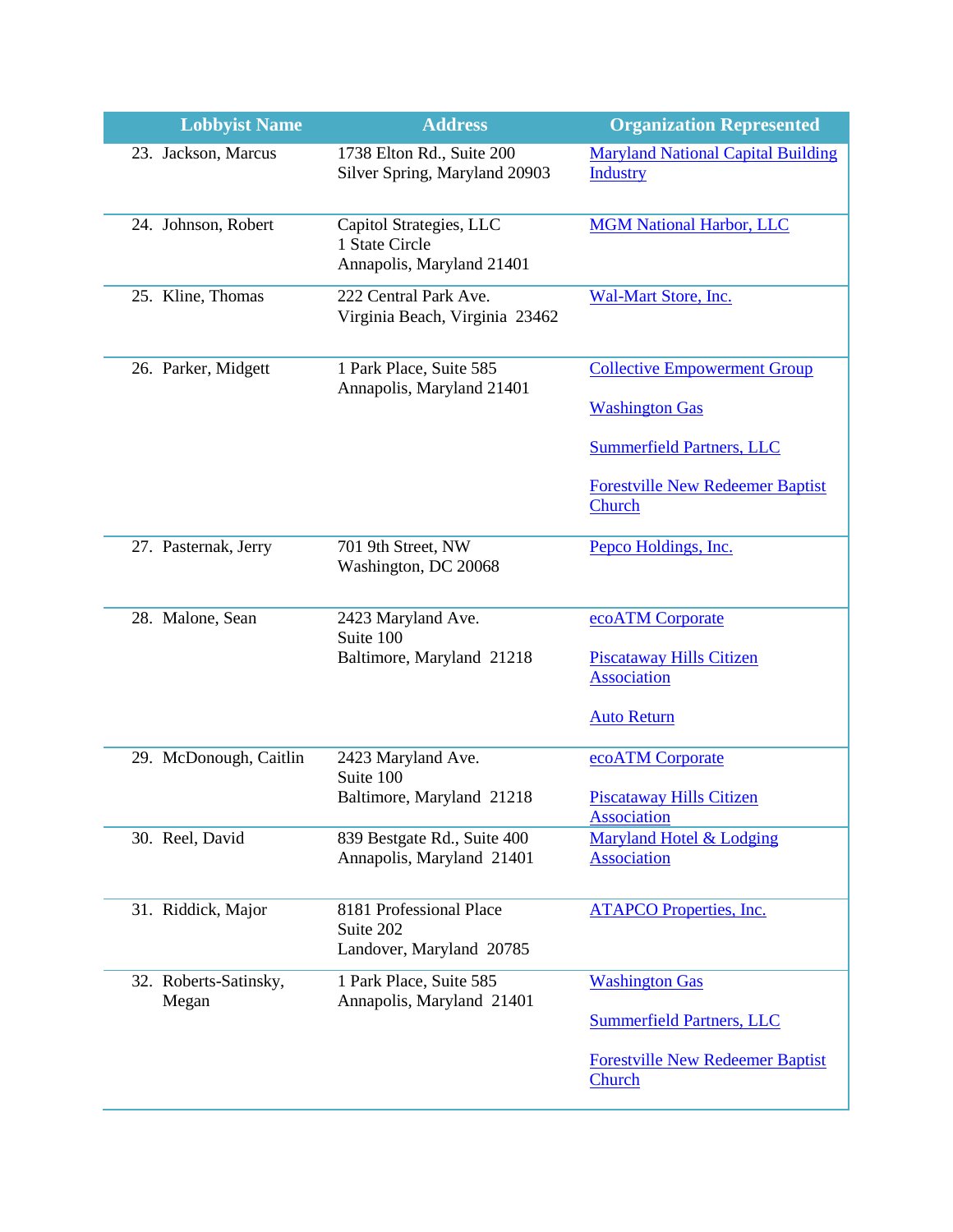| <b>Lobbyist Name</b>              | <b>Address</b>                                                         | <b>Organization Represented</b>                                                              |
|-----------------------------------|------------------------------------------------------------------------|----------------------------------------------------------------------------------------------|
| 33. Roddy, Patrick                | 225 Duke of Gloucester Street<br>Annapolis, Maryland 21401             | <b>Walton Development and</b><br>Management                                                  |
| 34. Ross, Justin                  | 125 Cathedral Street<br>Annapolis, Maryland 21401                      | TruAcoity, Inc.                                                                              |
|                                   |                                                                        | <b>Industrial Metal Recycling</b>                                                            |
|                                   |                                                                        | <b>Community First Development</b><br>Corporation                                            |
|                                   |                                                                        | <b>The Peninsula Compost Group</b>                                                           |
|                                   |                                                                        | <b>Sun Services</b>                                                                          |
| 35. Rozner, Joel D.               | 225 Duke Gloucester Street<br>Annapolis, Maryland 21401                | <b>Waste Management of Maryland</b>                                                          |
|                                   |                                                                        | Optotraffic                                                                                  |
|                                   |                                                                        | Wal-Mart Stores, Inc.                                                                        |
|                                   |                                                                        | <b>Walton Development &amp;</b><br>Management MD, LLC                                        |
| 36. Sheehan, Christopher<br>Owens | 18 West Street<br>Annapolis, Maryland 21401                            | Shifel Nicolas & Company                                                                     |
| 37. Sidh, Sushant                 | Capitol Strategies, LLC<br>1 State Circle<br>Annapolis, Maryland 21401 | <b>MGM National Harbor, LLC</b>                                                              |
| 38. Thompson, Melvin              | 6301 Hillside Court<br>Columbia, Maryland 21046                        | <b>Restaurant Association of Maryland</b>                                                    |
| 39. Tydings, Joseph               | 1825 I Street, NW<br>Washington, DC 20006                              | <b>Brightseat Associates, LLC</b>                                                            |
| 40. Washington, Jr.,<br>Charles   | 701 9th Street, NW<br>Washington, DC 20068                             | Pepco Holdings, Inc.                                                                         |
| 41. Watkins, Tami                 | 701 9th Street, NW<br>Washington, DC 20068                             | Pepco Holdings, Inc.                                                                         |
| 42. Watson, Jr., Kerry R.         | 54 State Circle<br>Annapolis, Maryland 21401                           | <b>International Assoc. of Fire Fighters</b><br>Local 1619, Prince George's<br><b>County</b> |